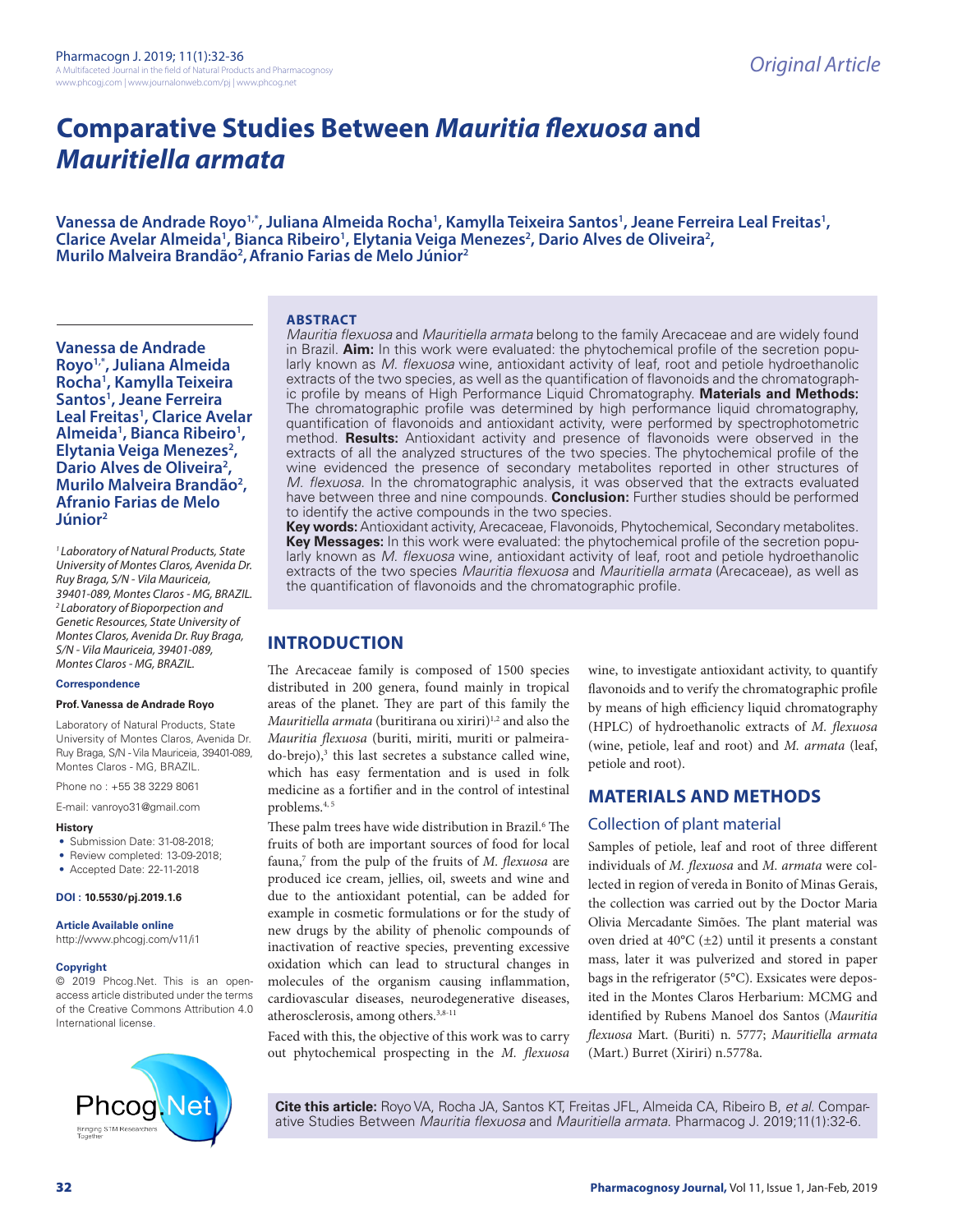## Preparation of the extract

For each 10g of plant material 100 mL of 70% ethanol was added. The mixture was kept at controlled temperature at  $35^{\circ}C \neq 2$ ) for seven days, then filtered and placed in a greenhouse at  $40^{\circ}C$  ( $\pm$  2) for three to five days for solvent drying, then they were stored in a refrigerator at -5°C until the time of analysis.

## Phytochemical analysis

It was evaluated the presence of secondary metabolites: glycosides,<sup>12</sup> saponins, steroids and terpenes following the methodology of Royo *et al*. 13 anthraquinones were identified according to Mello *et al.*14 and Falkenberg *et al*. 15 Tests to verify the presence of alcohols were made as described by Andrade.<sup>16</sup> The acidity, aldehyde and ketone tests were reproduced according to the procedures suggested by Cruz and Galhardo.<sup>17</sup> The verification of reducing sugars was done using the methodology described by Beserra *et al*. 18 and the thin layer chromatography (TLC) technique reported by Mercadante-Simões *et al*. 19 with modifications.

#### High Performance Liquid Chromatography (HPLC)

Each extract was diluted in 0.1% trifluoroacetic acid solution: acetonitrile (90:10) at 1 mg/mL concentration, taken ultrasonic bath for 10 min, then filtered on a millex filter and injected into the liquid chromatograph (Waters), equipped with binary pump 1525, automatic injector 717, automatic fraction collector III, diode arrangement detector 2996 and Soft Ware Empower 1, previously stabilized. The column used was type C18 250×4.6 mm 5 micron Spherisorb. The mobile phase used was a 0.1% trifluoroacetic acid solution diluted in acetonitrile (99:1). The injection volume of the samples was 20 μL, which ran in a flow of 0.6 mL/min. Readings of peak were taken at the wavelength of 220 nm. The analyzes occurred at a temperature of 30°C.

#### Quantification of flavonoids

The total flavonoid content was determined from the Alves and Kubota<sup>20</sup> spectrophotometric method with the use of aluminum chloride. The standard curve equations were obtained from reading the absorbances at the 425nm wavelength of the standard standard solution of rutin (20, 25.30, 35, 40, 45  $\mu$ g/mL). In 100  $\mu$ L of AlCl<sub>3</sub> methanolic solution (5% w/v), it was added 600 μL of samples, at the concentrations of 100, 200, 300, 400, 500 μg/mL and the volume was completed to 2.5 mL with methanol.

## Antioxidant Activity

The evaluation of the antioxidant activity of the samples was measured by the DPPH free radical sequestering method (2,2-Diphenyl1-1-Pricrilhydrazyl) described by Brand-Williams,<sup>21</sup> with modifications. The stock solution of DPPH was prepared at the concentration of 40 μg/mL and stock solutions of the samples prepared at 500 μg/mL.<sup>21, 22</sup> Samples and DPPH were diluted in methanol.

In separate test tubes were pipetted 3 mL of DPPH and 0.5 mL of the solutions of each sample in the concentrations according to Table 1. Then the samples stayed for 30 min under cover the light and then was proceeded the spectrophotometer read at a wavelength of 517 nm. For white, methanol was used and for the negative control it was pipetted 3mL of DPPH and 0.5mL of methanol. Gallic acid was used as a positive control at concentrations from 0.33 to 1.66 μg/mL. All the tests were performed in triplicate and the mean of the results was used for the calculation of percentage of antioxidant activity.

The percentage of antioxidant activity (% AA) was calculated with equation 1:

$$
%AA = \left(\frac{AbsConst - AbsAmos}{AbsCont}\right) \times 100
$$
 (1)

Where *AbsCont* is the absorbance value of the control and *AbsAmos* represents the absorbance value of the sample.<sup>22</sup>

## **RESULTS AND DISCUSSION**

## Phytochemical analysis of wine

They were identified: Glycosides, anthraquinones and saponins in the most concentrated dilutions of wine and still steroids and triterpenoids in extraction I, but not in extraction II. The *M. flexuosa* also has these metabolites in other structures, for the ethanol extract from its leaves has already been reported presence of steroids / triterpenoids, saponins, flavonoids and tannins.<sup>23</sup> In the pulp there are phenolic compounds, flavonoids and phytosteroids.<sup>24</sup> And in the roots there are flavonoids and triterpenes<sup>25,26</sup> (Table 2).

Aldehydes were not detected as well as reducing sugars in both TLC and Fehling reactions. However, it was detected the presence of ketones and alcohols in a most intense way in the potassium dichromate test than in ferric chloride, which is directed to identification of phenols.<sup>27</sup> The verification of ketones, alcohols and the  $pH = 4$  may be due to the fermentative process that consumed the sugars, where the primary alcohols produce acids and the secondary alcohols, the end product is the ketone.<sup>28,29</sup>

#### Chromatographic analysis

In the extracts of the two species, the compound with retention time from 6.545 to 6.574 min was the majority for all analyzed parts. The compound with retention time between 5.257 and 5.351 min was the second most found in all structures, except for the root of *M. armata* where the second most prevalent compound is the one with retention time from 4.231 to 4.227 min, being this the third major in: leaves of both species and in the petiole of *M. flexuosa* (Table 3).

In the leaves of *M. flexuosa* were identified eight compounds, whereas this structure in *M. armata* has only three compounds, which coincide in prevalence in the two species. In the *M. flexuosa* root were detected six compounds and in *M. armata* seven. It is possible to verify that the compound with retention time 6.545 to 6.574 min is majority in the roots of both species and the compound with retention time 5.928 to 6.098 min is not present in the roots of *M. flexuosa*. The other compounds vary in quantity in the roots of the two plants. Among all the extracts the petiole of *M. armata* was the one with the highest number of compounds (9) (Table 3).

In *M. flexuosa* wine there are six compounds, the retention time of these substances was different from the retention times of the compounds found in the plant structures, as can be observed in Table 3.

#### Antioxidant activity and quantification of flavonoids

All the samples had antioxidant activity and it was possible to verify the presence of flavonoids, however when compared, the structures of *M. armata* showed higher antioxidant activity and amount of flavonoids than in the corresponding samples of *M. flexuosa* (Table 4).

In both palms, the leaf extracts were the ones with the highest  $EC_{50}$ value as can be seen in Table 4. In *M. armata* and *M. flexuosa* the leaves exhibited greater antioxidant potential and flavonoid content than the leaves of *Calamus rotang* (EC<sub>50</sub> of 387,948 μg/mL and flavonoid content of 2.68 EQ mg/g)<sup>30</sup> which is popularly used as antihelmintic and in the treatment of eye problems.<sup>31</sup> However, they have less antioxidant activity than the leaves of *Phoenix dactylifera* (EC<sub>50</sub> corresponding to 7.44 to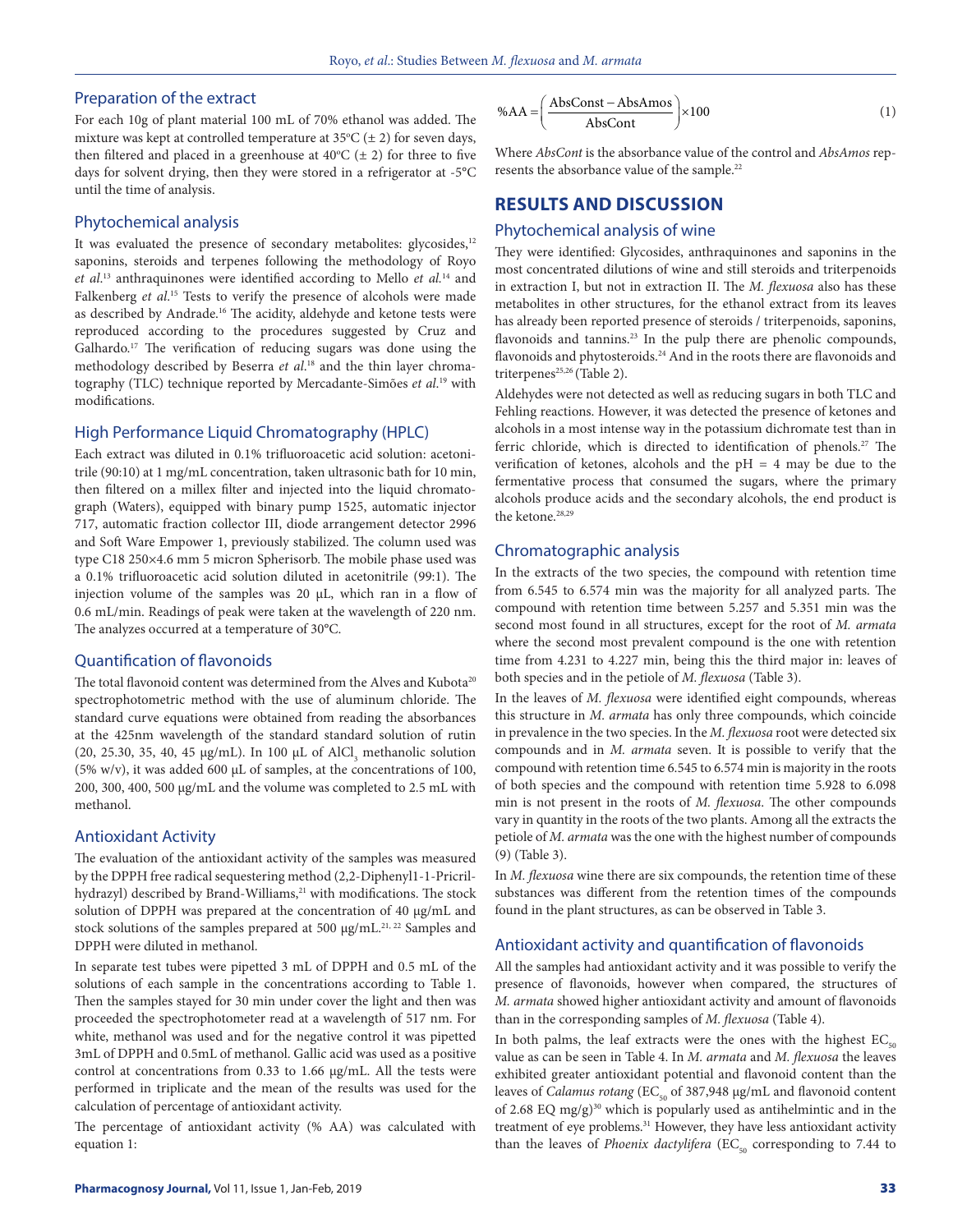|               |                   | Table 1: Sample concentrations in the antioxidant activity tests. |
|---------------|-------------------|-------------------------------------------------------------------|
| <b>Sample</b> | Part of the plant | <b>Concentrations</b>                                             |
|               | Root              | 80,100, 120, 140, 160 μg/mL                                       |
| M. flexuosa   | Petiole           | 100, 200, 300, 400, 500 µg/mL                                     |
|               | Leaf              | 80, 100, 120, 140, 160 µg/mL                                      |
|               | Wine              | 0.5% to 100% of its natural concentration                         |
|               | Root              | $20, 40, 60, 80, 100 \mu g/mL$                                    |
| M. armata     | Petiole           | 100, 200, 300, 400, 500 µg/mL                                     |
|               | Leaf              | 120, 140, 160, 180, 200 µg/mL                                     |

#### **Table 2: Phytochemical profile of wine.**

| <b>Test</b>    | <b>Reaction</b>                              |              |                |   |                |                          | <b>Result</b>            |                          |     |     |     |
|----------------|----------------------------------------------|--------------|----------------|---|----------------|--------------------------|--------------------------|--------------------------|-----|-----|-----|
| Steroides      | <b>Extraction I</b><br>(Bouchardart)         |              |                |   |                |                          | $+++$                    |                          |     |     |     |
|                | <b>Extraction II</b>                         |              |                |   |                |                          |                          |                          |     |     |     |
| Glycosides     | Ammonium<br>hydroxide                        |              |                |   |                | $+$                      |                          |                          |     |     |     |
| Reducing sugar | Fehling A e B                                |              |                |   |                | $\overline{\phantom{0}}$ |                          |                          |     |     |     |
|                | <b>TLC</b>                                   |              |                |   |                |                          | $\overline{\phantom{0}}$ |                          |     |     |     |
| Anthraquinones | Direct reaction                              |              |                |   |                | $+$                      |                          |                          |     |     |     |
|                | Reaction with<br>previous acid<br>hydrolysis |              |                |   |                | $+$                      |                          |                          |     |     |     |
| Alcohol        | Potassium<br>dichromate                      |              |                |   |                |                          | $++$                     |                          |     |     |     |
|                | Ferric chloride                              |              |                |   |                | $+$                      |                          |                          |     |     |     |
| Aldehydes      | Fehling                                      |              |                |   |                |                          |                          |                          |     |     |     |
| Ketones        | Iodo from<br>testing                         |              |                |   |                | $+$                      |                          |                          |     |     |     |
| Acidity        |                                              |              |                |   |                |                          | $pH=4$                   |                          |     |     |     |
| Saponins       | Persistent foam                              | $\mathbf{1}$ | $\overline{2}$ | 3 | $\overline{4}$ | 5                        | 6                        | 7                        | 8   | 9   | 10  |
|                |                                              |              |                |   | $\overline{a}$ |                          |                          | $\overline{\phantom{m}}$ | $+$ | $+$ | $+$ |

 $(+)$  weak;  $(++)$  moderate;  $(++)$  intense;  $(-)$  negative

12.61  $\mu$ g/mL),<sup>32</sup> parts of this plant are used in traditional medicine for the treatment of disorders of memory, fever, inflammation, paralysis and its leaves in particular possess antibacterial activity.33 All these species mentioned belong to the family Arecaceae.

The best antioxidant performance of the leaves of *M. armata* (EC<sub>50</sub> of 50.6 μg/mL) may be due to the amount of flavonoids (7.92 mg/g.E) that was higher than that found in *M. flexuosa* (4.85 mg/g.E), in addition *M. armata* possesses only three compounds while *M. flexuosa* has eight (Table 4), this smaller amount of constituents in its extract reduces the possibility of interaction between the metabolites and potentiates the antioxidant activity of the extract.<sup>34</sup>

The roots of *M. armata* and *M. flexuosa* had intermediate values of antioxidant activity when compared to the other analyzed structures, with  $EC_{50}$  of 75.6 and 98.7 µg/mL respectively and although they presented antioxidant activity, the values are lower than that described for roots of *Borassus flabellifer* (15.75 μg/mL) that also belongs to the Arecaceae family.35 The roots of the two species presented contents of flavonoids higher than those found in petioles, as can be observed in Table 4.

It was not possible to realize the tests of antioxidant activity of the wine at any of the concentrations. Initially, the samples were cloudy, not being possible the spectrophotometric analysis. Faced with this concentrations were reduced and it was centrifuged at 14,000 rpm and it was made white with the same centrifuged dilutions of the sample, however the absorbance was still higher than that of the control. The solvent methanol was changed to ethanol, but anyway there was no success.

The two species have phyto-constituents of interest, mainly flavonoids. It is important to perform analyzes to verify biological activities for both species, especially with *M. armata*, once the tests showed that the species has flavonoids and antioxidant activity higher than *M. flexuosa* and also because there are few studies of this plant related to the chemistry composition, besides, the prospection of these species and the proof of potential for use, can contribute to the valorization and conservation of the biome cerrado.

## **CONCLUSION**

The presence of flavonoids allows the results of the antioxidant activity found for both species. The *M. flexuosa* wine evidenced secondary metabolites reported in other plant structures. Further studies should be performed to identify the active compounds.

#### **Table 3: Chromatographic profile** *M. armata* **and** *M. flexuosa.*

|             |    |                    |                    |                   |                    | Chromatographic profile results |        |                    |        |                      |                      |        |
|-------------|----|--------------------|--------------------|-------------------|--------------------|---------------------------------|--------|--------------------|--------|----------------------|----------------------|--------|
| Time (mim)  |    | $4,231 -$<br>4,227 | $4,762 -$<br>4,780 | $5,257-$<br>5,351 | $5,928 -$<br>6,098 | $6,545 -$<br>6,574              | 6,967  | $8.500 -$<br>8,891 | 11,172 | $12,278 -$<br>12,373 | $13,218 -$<br>13,331 | 16,191 |
| Leafs       | Ma | M <sub>3</sub>     |                    | M <sub>2</sub>    |                    | M1                              |        |                    |        |                      |                      |        |
|             | Mf | M <sub>3</sub>     | X                  | M <sub>2</sub>    | X                  | M1                              |        |                    | X      | X                    | X                    |        |
| Root        | Ma | M <sub>2</sub>     |                    | M <sub>3</sub>    | X                  | M1                              |        | X                  |        | X                    | X                    |        |
|             | Mf | X                  |                    | M <sub>2</sub>    |                    | M1                              |        | M <sub>3</sub>     |        | X                    | X                    |        |
| Petiole     | Ma | M <sub>3</sub>     | X                  | M <sub>2</sub>    | M <sub>3</sub>     | M1                              |        | X                  |        | X                    | X                    | X      |
|             | Mf | X                  |                    | M <sub>2</sub>    | X                  | M1                              | X      | X                  |        | X                    | X                    |        |
| Time (mim)  |    | 4,495              | 5,149              | 5,592             | 6,330              | 7,493                           | 14,052 |                    |        |                      |                      |        |
| Wine $(Mf)$ |    | M1                 | M <sub>2</sub>     | $\mathbf X$       | $\mathbf X$        | M <sub>3</sub>                  | X      |                    |        |                      |                      |        |

*Ma = M.armata; Mf = M.flexuosa;* X - present; M1 = first major; M2 = second major; M3 = third major.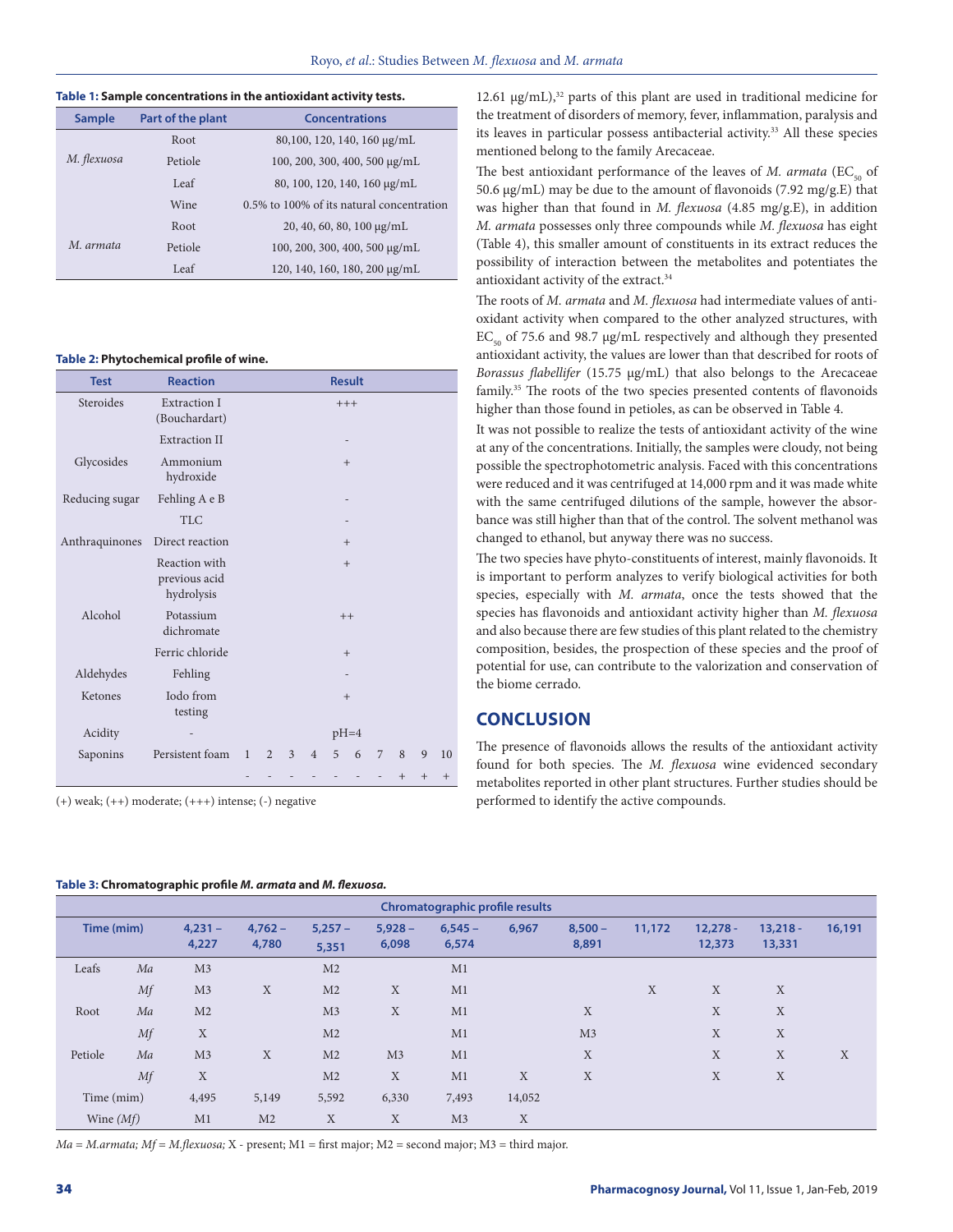Table 4: EC<sub>50</sub>, quantification of flavonoids (mg of rutin/g of extract) and **line equations and correlation coefficients (R2 ) of standard curves of the samples.**

| <b>Sample</b> | <b>Structure</b> | $EC_{\omega}$ µg/mL | <b>Flavonoids</b><br>(mq/q.E) | <b>Equation of the</b><br>line $(R^2)$ |
|---------------|------------------|---------------------|-------------------------------|----------------------------------------|
|               | Root             | 98,7                | 3,83                          | $y=0,495X + 1,12$<br>(0,999)           |
| M.flexuosa    | Petiole          | 309,8               | 0,5947                        | $y=0,0693X + 28,53$<br>(0,994)         |
|               | Leaf             | 94,4                | 4,85                          | $y=0,506X + 2,24$<br>(0,997)           |
|               | Root             | 75,6                | 5,93                          | $y=0,5665X + 7,15$<br>(0,999)          |
| M. armata     | Petiole          | 245,2               | 0,9286                        | $y=0,0547X + 36,59$<br>(0,9986)        |
|               | Leaf             | 50,6                | 7,92                          | $y=0,3995X + 28,8$<br>(0,9996)         |
| Gallic acid   |                  | 1,34                |                               |                                        |
| Rutin         |                  |                     |                               | $y=0,0135X-0,0219$<br>(0,9978)         |

## **ACKNOWLEDGEMENT**

Postgraduate Program in Biotechnology (PPGB/UNIMONTES); Minas Gerais Research Support Foundation FAPEMIG (Grant APQ-00468-1) and Brazilian National Council for Scientific and Technological Development CNPQ.

## **CONFLICT OF INTEREST**

The Authors declare no conflict of interest.

## **ABBREVIATIONS**

*AbsAmos***:** Represents the absorbance value of the sample; *AbsCont***:** Absorbance value of the control; % **AA:** Antioxidant activity;  $\text{AICI}_3$ : Aluminum chloride; DPPH: 2,2-Diphenyl1-1-Pricril-hydrazyl; EC<sub>50</sub>: Half maximal effective concentration; **HPLC:** High efficiency liquid chromatography; **TLC**: Thin layer chromatography.

## **REFERENCES**

- 1. Lorenzi H, Souza HM, Cerqueira LSC, Medeiros-Costa JT, Ferreira EE. *Palmeiras brasileiras* e exóticas cultivadas. Ed. Plantarum: Nova Odessa. 2004.
- 2. Ribeiro JF, Felfili JM, Walter BMT, Mendonça RC, Filgueiras TS, Silva MR. Caracterização florística e potencial de uso das espécies vasculares ocorrentes nas Fazendas Trijunção, BA. Embrapa Cerrados: Planaltina. 2001.
- 3. Freire JAP, Barros KBNT, Lima LKF, Martins JM, Araújo YDC, Oliveira GL, *et al*. Phytochemistry profile, nutritional properties and pharmacological activities of *Mauritia flexuosa*. J Food Sci. 2016;81(11):2611-22.
- 4. Dias JE, Laureano LC. Farmacopéia popular do cerrado. Articulação Pacari: Góias. 2010.
- 5. Almeida SP, Proença CEB, Sano SM, Ribeiro JF. Cerrado: espécies vegetais úteis. Embrapa Cerrados: Planaltina. 1998.
- 6. Lorenzi H, Noblick LR, Kahn F, Ferreira E. *Flora Brasileira*: *Arecaceae* (Palmeiras). Plantarum: Nova Odessa. 2010.
- 7. Cymerys M, Fernandes NMP, Rigamonte-Azevedo NOC. Buriti (*Mauritia flexuosa* L. f.). In: *SHANLEY P, MEDINA G* (Eds) Fruit and Useful Plants in Amazonian Life*.* Centro Internacional de Pesquisa Florestal-CIFOR: Belém. 2005;175-82.
- 8. Silva RL, Martins V, Bantim IFC, Deus MSM, Ferreira PMP, Peron AP. Flavonóides: constituição química, ações medicinais e potencial tóxico. Acta Toxic Argen. 2015;23(1):36-43.
- 9. Saxena M, Saxena J, Nema R, Singh D, Gupta A. Phytochemistry of medicinal plants. Journal of Pharmacognosy and Phytochemistry. 2013;1(6):168-82.
- 10. López-Alarcón C, Denicola A. Evaluating the antioxidant capacity of natural products: A review on chemical and cellular-based assays. Anal Chim Acta. 2013;763:1-10.
- 11. Li Y, Zhang JJ, Xu DP, Zhou T, Zhou Y, Li S, *et al*. Bioactivities and health benefits of wild fruits. Int J Mol Sci. 2016;17(8):1258.
- 12. Matos FJA. Introdução à Fitoquímica Experimental. Fortaleza: Edições UFC. 1997.
- 13. Royo VA, Araújo BCP, Barros BP. Métodos Fitoquímicos para a identificação de metabólitos secundários. Ed Novas Edições Acadêmicas. 2015.
- 14. Mello JCP, Cortez DAG, Cardoso MLC. Análise fitoquímica preliminar. Maringá: Universidade Federal de Maringá. 1997;12-9.
- 15. Falkberg MB, Santos RI, Simões CMA. Introdução à análise fitoquímica. Ed. Simões CMA, Schenkel EP, Gosmann G, Mello JCP, Mentz AL, Petrovick PR. Farmacognosia: da planta ao medicamento. Editora da UFRGS / Editora da UFSC, Porto Alegre. 2003;229-46.
- 16. Andrade RP. Ensino da função orgânica álcool por meio de experimentação numa abordagem Ciência, Tecnologia e Sociedade (CTS). Dissertação (Mestrado em Ensino de Ciências e Tecnologia). Universidade Tecnológica Federal do Paraná, Ponta Grossa. 2012.
- 17. Cruz R, Galhardo FE. Experimentos de química em microescala, com materiais de baixo custo e do cotidiano. Editora Livraria da Fisica. 2009.
- 18. Beserra FP, Aguiar RWS, Carvalho EEN, Borges JCM, Vale BN. *Jatropha curcas* L. (*Euphorbiáceae*) como novo bioinseticida: análise fitoquímica preliminar e atividade larvicida contra *Aedes aegypti* (Diptera: culicidae). Amazônia: Science and Health. 2014;2(3):17-25.
- 19. Mercadante-Simoes MO, Mazzottini-Dos-Santos HC, Nery LA, Ferreira PR, Ribeiro LM, Royo VA, *et al*. Structure, histochemistry and phytochemical profile of the bark of the sobol and aerial stem of *Tonteleamicrantha* (Celastraceae-Hippocrateoideae). An Acad Bras Cienc. 2014;86(3):1167-9.
- 20. Alves E, Kubota EH. Conteúdo de fenólicos, flavonoides totais e atividade antioxidante de amostras de própolis comerciais. Rev Ciênc Farm Básica Apl. 2013;34(1):37-41.
- 21. Brand-Williams W, Cuvelier ME, Berset C. Use of a free radical method to evaluate antioxidant activity. LWT - Food Sci Technol. 1995;28(1):25-30.
- 22. Rufino MSM, Alves RE, Brito ES, Morais SM, Sampaio CG, Jimenez JP, *et al*. Determinação da atividade antioxidante total em frutas pela captura do radical livre DPPH. Comunicado Técnico Embrapa. 2007;127:1-4.
- 23. Oliveira AITD, Mahmoud TS, Nascimento GNLD, Silva JFMD, Pimenta RS, Morais PBD. Chemical composition and antimicrobial potential of palm leaf extracts from Babaçu (*Attaleaspeciosa*), Buriti (*Mauritia flexuosa*) and *Macaúba*  (*Acrocomiaaculeata*). The Scientific World Journal. 2016;973-4181.
- 24. Bataglion GA, Silva FM, Eberlin MN, Koolen HH. Simultaneous quantification of phenolic compounds in buriti fruit (*Mauritia flexuosa* Lf) by ultra-high performance liquid chromatography coupled to tandem mass spectrometry. Food *Res Int.* 2014;66:396-400.
- 25. Koolen HH, Soares ER, Silva F, Souza AQ, Rodrigues Filho E, Souza AD. Triterpenes and flavonoids from the roots of *Mauritia flexuosa*. Rev Bras Farmacogn. 2012;22(1):189-92.
- 26. Koolen HH, Soares ER, Silva FM, Oliveira AA, Souza AQ, Medeiros LS, *et al*. Mauritic acid: a new dammarane triterpene from the roots of *Mauritia flexuosa* Lf (*Arecaceae*). Nat Prod Res 2013;27(22):2118-25.
- 27. Pazinato MS, Braibante HT, Braibante ME, Trevisan MC, Silva GS. Uma abordagem diferenciada para o ensino de funções orgânicas através da temática medicamentos. Quím Nova Escol. 2012;34(1):21-5.
- 28. Azevêdo LCD, Reis MM, Silva LAD, Andrade JBD. Effects of carbonylic compound presence and concentration on wine quality. Quím Nova. 2007;30(8):1968-75.
- 29. Rizzon LA, Zanuz MC, Miele A. Evolução da acidez durante a vinificação de uvas tintas de três regiões vitícolas do rio grande do sul. Ciênc Tecnol Aliment. 1998;18(2):179-83.
- 30. Shil A, Himel MK, Khair A, Alam MN, Uddin AJ. *In vitro* antioxidant activity of the methanolic extracts of leaf and fruit of *Calamusrotang* Linn. J Expt Biosci*.*  2012;3:33-6.
- 31. Rethy P, Singh B, Kagyung R, Gajurel PR. Ethnobotanical studies of dehangdebang biosphere reserve of arunachal pradesh with special reference to memba tribe. Indian J Trad Know. 2010;9(3):496-501.
- 32. Eddine LS, Segni L, Noureddine G, Redha OM, Sonia M. Scavenging effect, anti-inflammatory and diabetes related enzyme inhibition properties of leaves extract from selected varieties of *Phoenix dactylifera* L. Int J Pharmacog Phytoc Res. 2014;6(1):66-73.
- 33. Al-Daihan S, Bhat RS. Antibacterial activities of extracts of leaf, fruit, seed and bark of *Phoenix dactylifera*. Afr J Biotechnol. 2012;11(42):10021-5.
- 34. Hidalgo M, Sánchez-Moreno C, de Pascual-Teresa S. Flavonoid-flavonoid interaction and its effect on their antioxidant activity. Food Chem. 2010;121(3):691-6.
- 35. Uddin N, Islam R, Hasan N, Hossain MS, Roy A, Hossain MM, *et al*. DPPH scavenging assay of eighty four Bangladeshi Medicinal Plants. IOSR-JPBS. 2011;6(5):66-73.